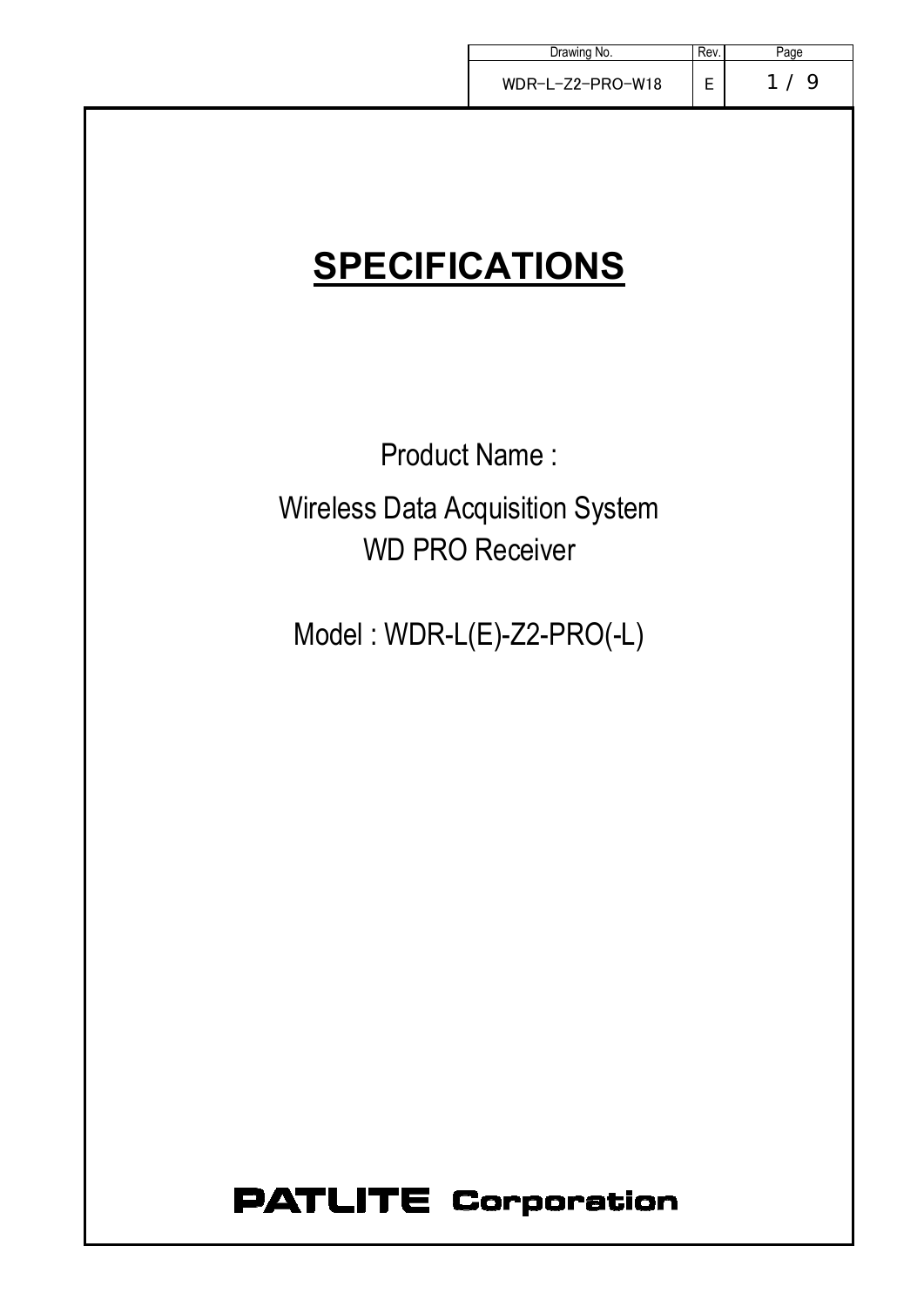| Drawing No.        | Rev. |                    |
|--------------------|------|--------------------|
| $WDR-L-Z2-PRO-W18$ |      | -9<br>$\mathbf{2}$ |

## **1. Product Overview**

This product receives the data sent from the "Wireless Data Acquisition Transmitter", centrally manages it, and outputs the received data to the host side. Since this product supports PoE power reception, it can be installed without worrying about power supply construction.

## **2. Model**

2.1. Model Number Configuration



2.2. Model Number List

# **3**.**General Specifications**

3.1. General Specifications

| Model                        |            |                                        | WDR-L-Z2-PRO(-L)                                                     | WDR-LE-Z2-PRO(-L)    |  |  |
|------------------------------|------------|----------------------------------------|----------------------------------------------------------------------|----------------------|--|--|
| Rated                        |            | <b>Power Terminal Block</b><br>DC Jack | <b>24V DC</b>                                                        |                      |  |  |
| Voltage                      |            | PoE Power Supply                       | 48V DC                                                               |                      |  |  |
|                              |            | USB bus power                          |                                                                      | 5V DC                |  |  |
|                              |            | Accessory AC                           | 100V AC to 240V AC 50/60Hz                                           |                      |  |  |
|                              |            | <b>Power Terminal Block</b><br>DC Jack | 21.6V DC to 26.4V DC                                                 |                      |  |  |
| Rated                        |            | PoE Power Supply                       |                                                                      | 43V DC to 57V DC     |  |  |
| Voltage                      |            | USB bus power                          |                                                                      | 4.75V DC to 5.25V DC |  |  |
|                              |            | Accessory AC                           | 90V AC to 264V AC                                                    |                      |  |  |
| <b>Rated Current</b><br>Typ. |            |                                        | 300mA(USB: 5V DC)<br>100mA(24V DC) 70mA(PoE:48V DC)                  |                      |  |  |
| Max<br>Consumption           |            |                                        | 150mA(24V DC) 100mA(PoE:48V DC)<br>500mA(USB:5V DC)                  |                      |  |  |
| <b>Rated Power</b>           |            | Typ.                                   | 3.0W(AC Adaptor:100V AC)                                             |                      |  |  |
| Consumption                  |            | Max                                    | 4.5W(AC Adaptor:100V AC)                                             |                      |  |  |
|                              |            | Power Terminal Block                   | Screwless Terminal Block ( $\varphi$ 0.51mm to 1.29mm (AWG24 to 16)) |                      |  |  |
| Power                        | DC Jack    |                                        | DC Jack for AC Adaptor                                               |                      |  |  |
| Input                        | <b>USB</b> |                                        | USB Type-B (USB bus power)                                           |                      |  |  |
| LAN(PoE)                     |            |                                        | RJ-45 connector (IEEE802.3af Class0 compliant)                       |                      |  |  |
| Remark                       |            |                                        |                                                                      |                      |  |  |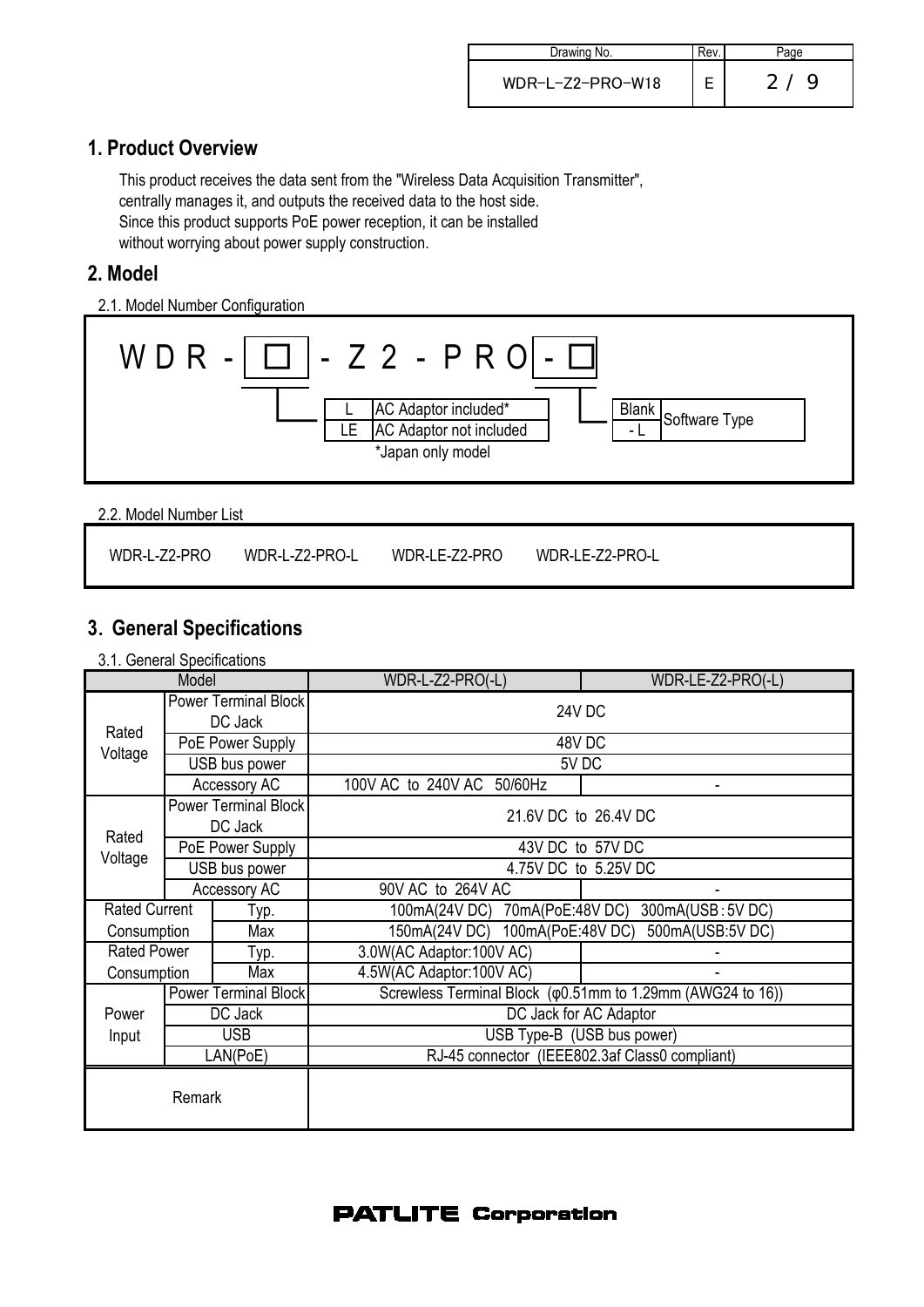| Drawing No.        | Kev. |     |
|--------------------|------|-----|
| $WDR-L-Z2-PRO-W18$ |      | 3/9 |

|                         | J.T. Ochcial Opedindations (continued) |                                                                   |                                       |  |
|-------------------------|----------------------------------------|-------------------------------------------------------------------|---------------------------------------|--|
| Model                   |                                        | WDR-L-Z2-PRO(-L)                                                  | WDR-LE-Z2-PRO(-L)                     |  |
| Operating               | Body                                   | $-10^{\circ}$ C to $50^{\circ}$ C                                 |                                       |  |
| Ambient                 | Accessory AC                           | $0^{\circ}$ C to $40^{\circ}$ C                                   |                                       |  |
| Temperature             | Adaptor                                |                                                                   |                                       |  |
|                         | <b>Operating Ambient Humidity</b>      | 85%RH or less (No Condensation)                                   |                                       |  |
| Strage                  | Body                                   | $-20^{\circ}$ C to 60 $^{\circ}$ C                                |                                       |  |
| Ambient                 | Accessory                              | -10 $^{\circ}$ C to 70 $^{\circ}$ C                               |                                       |  |
| Temperature             | <b>AC Adaptor</b>                      |                                                                   |                                       |  |
|                         | <b>Strage Ambient Humidity</b>         | 85%RH or less (No Condensation)                                   |                                       |  |
|                         | Mounting Location                      |                                                                   | Indoor Only                           |  |
|                         | <b>Mounting Direction</b>              | Horizontal installation, Wall mounting, Celling mounting          |                                       |  |
|                         | <b>Protection Rating</b>               | <b>IP20</b>                                                       |                                       |  |
| Mass                    |                                        | 300g ±10% (except AC Adaptor accessory)                           |                                       |  |
| <b>Outer Dimensions</b> |                                        | Refer to the Outer Dimension Drawing                              |                                       |  |
|                         | Status display LED x4<br>Status Lamp   |                                                                   |                                       |  |
|                         | <b>Operation Button</b>                | Setting DIP switch x1, Maintenance DIP switch x1, Reset switch x1 |                                       |  |
|                         | Accessories                            | Cable tie x1, Cable fixing plate x1                               |                                       |  |
|                         |                                        | AC Adaptor x1                                                     |                                       |  |
|                         |                                        |                                                                   | Japan, United States, Canada          |  |
|                         | Supported Countries and Regions        |                                                                   | Europe, China, Thailand, Vietnam      |  |
| $*1$                    |                                        | Japan only                                                        | Korea, Taiwan, Philippines, Singapore |  |
|                         |                                        |                                                                   | Malaysia, Indonesia, Mexico           |  |
|                         |                                        | Do not use outsides of supported countries and regions.           |                                       |  |
|                         |                                        | Failure to do so may come into conflict with the law.             |                                       |  |
|                         | Remark                                 |                                                                   |                                       |  |
|                         |                                        |                                                                   |                                       |  |

### 3.1. General Specifications (continued)

### 3.2. Conformity Standards

| WDR-L-Z2-PRO(-L)<br>WDR-LE-Z2-PRO(-L)            | Japan Radio Law (ARIB STD-T66 Conformity)<br>FCC Part 15 Subpart B Class A, Subpart C<br>EN62368-1, EN55032(Class A), EN55035, EN300 328, EN62479                                                                                                                                                                           |
|--------------------------------------------------|-----------------------------------------------------------------------------------------------------------------------------------------------------------------------------------------------------------------------------------------------------------------------------------------------------------------------------|
| <b>Common Conformity Standards</b>               | EN61000-3-2, EN61000-3-3, EN301489-1/-17, EN IEC 63000                                                                                                                                                                                                                                                                      |
| WDR-LE-Z2-PRO(-L)<br><b>Conformity Standards</b> | UL 62368-1, CAN/CSA C22.2 No.62368-1-14<br>RSS-247 Issue2, ICES-003(Class A)<br>NBTC TS 1035-2562<br>NCC.<br>KN32,KN35,KN301 489-1/-17<br>MCMC MTSFB TC T007:2014<br>UL60950-1, CAN/CSA X22.2 No.60950-1-07<br>NOM-208-SCFI-2016, IFT-008-2015<br>PERDIRJEN SDPPI NOMOR 161 TAHUN 2019<br>MEMORANDUM CIRCULAR No.03-05-2007 |
| Remark                                           | MEMORANDUM CIRCULAR No.01-02-2020<br>•Conforms to the CE Requirements<br>- UL/cUL Listed (File No.E480103) *Only WDR-LE-Z2-PRO(-L)                                                                                                                                                                                          |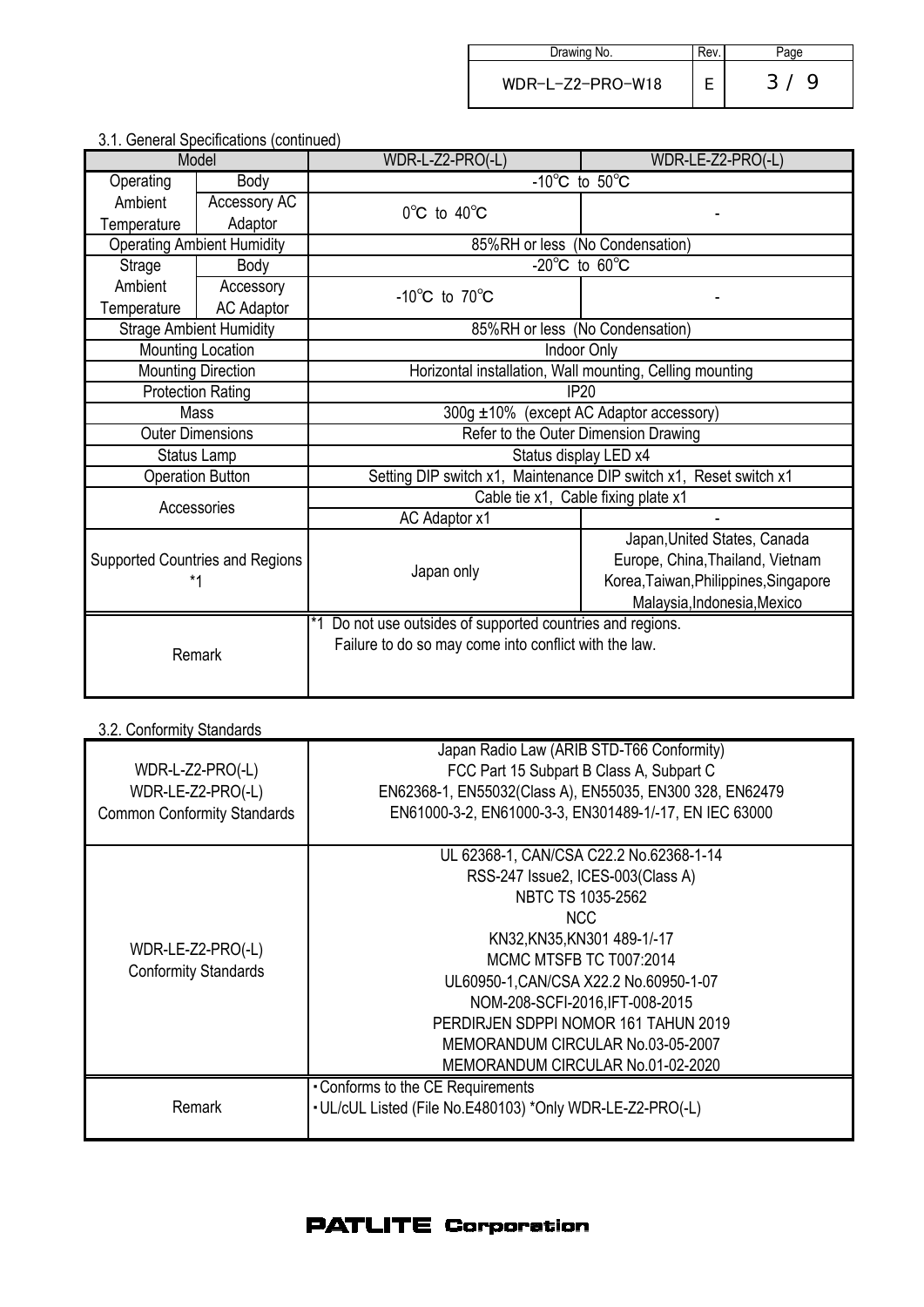| Drawing No.      | Rev. | aqe                  |
|------------------|------|----------------------|
| WDR-L-Z2-PRO-W18 |      | 4 <sub>1</sub><br>-9 |

# **4**.**Communication Specifications**

4.1. Wireless Communication Specifications

| Connectable Transmitter        | WDT-4LR-Z2, WDT-5LR-Z2, WDT-6LR-Z2, WDT-6LR-Z2-PRO,                   |  |  |  |
|--------------------------------|-----------------------------------------------------------------------|--|--|--|
|                                | WDT-5E-Z2, WDT-6M-Z2 (Mixed use is possible)                          |  |  |  |
| <b>Wireless Standard</b>       | IEEE 802.15.4 compliant                                               |  |  |  |
| <b>Communication Frequency</b> | 2405MHz to 2480MHz (16 channels)                                      |  |  |  |
| <b>Transmission Method</b>     | Direct-Sequence Spread Spectrum (DSSS)                                |  |  |  |
| <b>Communication Method</b>    | ZigBee compliant                                                      |  |  |  |
| Number of Transmitter          | 30 units MAX *1                                                       |  |  |  |
| <b>Transmit Power</b>          | 3mW MAX (at the antenna feed point)                                   |  |  |  |
| <b>Communication Range</b>     | Line of sight, Approximately 30m (reference value) *1                 |  |  |  |
|                                | It depends on the installation location and communication environment |  |  |  |
| Remark                         | depending on the characteristics of the radio wave.                   |  |  |  |
|                                |                                                                       |  |  |  |
|                                |                                                                       |  |  |  |

#### 4.2. Interface Specifications

| <b>Network Communication Method</b> | Ethernet IEEE 802.3 compliant                  |
|-------------------------------------|------------------------------------------------|
|                                     | 10BASE-T/100BASE-TX/1000BASE-T (Auto-MDI/MDIX) |
| <b>USB Connection</b>               | USB Type-B USB1.1/USB2.0 (Full Speed)          |
| Remark                              |                                                |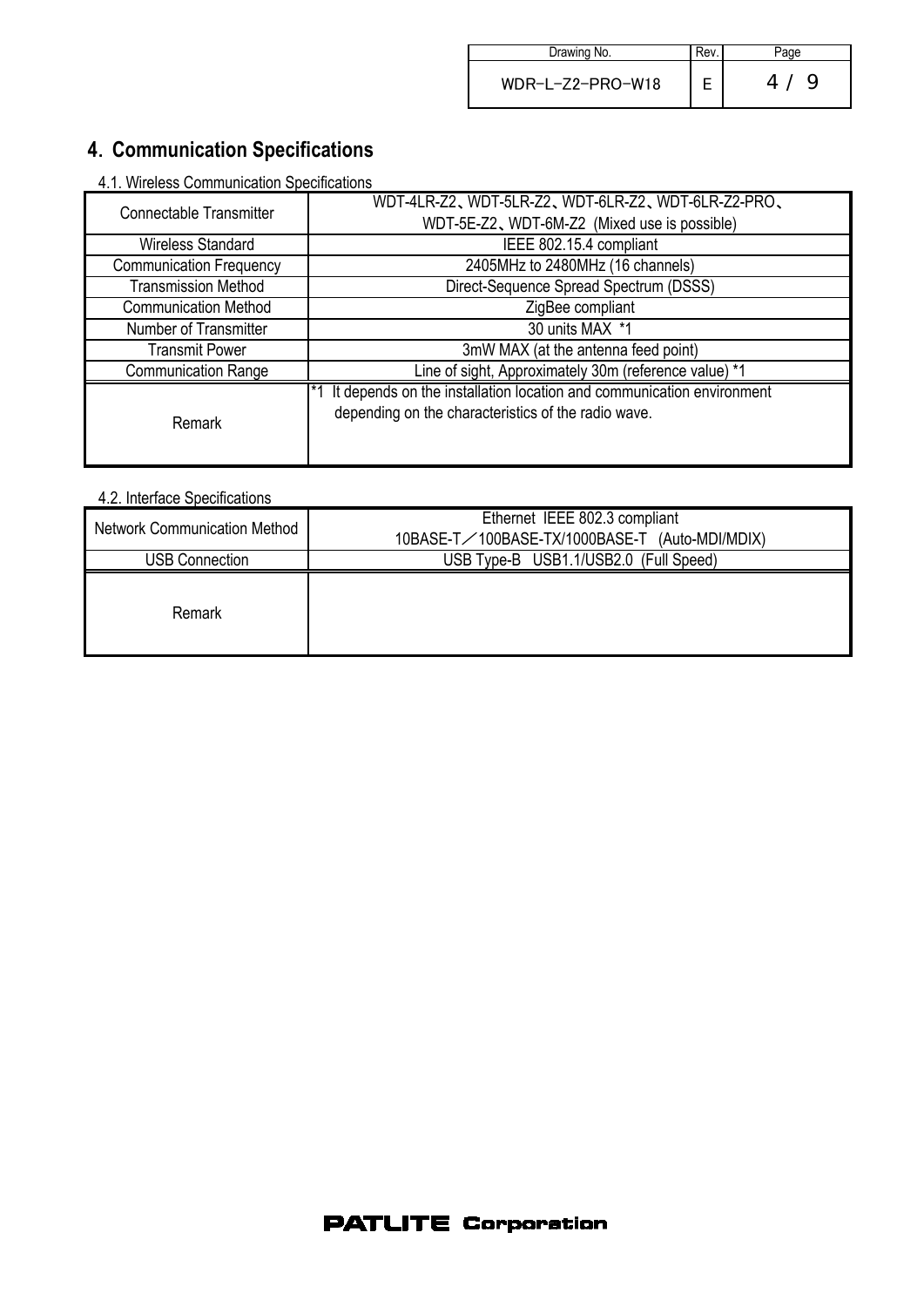| Drawing No.      | Kev. |                     |
|------------------|------|---------------------|
| WDR-L-Z2-PRO-W18 |      | 9<br>5 <sub>1</sub> |

# **5**.**Function Specifications**

|  |  |  | 5.1. Data Acquisition Specifications |
|--|--|--|--------------------------------------|
|  |  |  |                                      |

|                                    | <b>Transmitter Linkage Function</b> | WDR-L(E)-Z2-PRO<br>Communicate with WD wireless network transmitter and collect incoming data.                                                                                                                                                                                                                                                                                                                                                                                                                                                                                                                                                                                                                                                                                                                                                                                 | WDR-L(E)-Z2-PRO-L |  |
|------------------------------------|-------------------------------------|--------------------------------------------------------------------------------------------------------------------------------------------------------------------------------------------------------------------------------------------------------------------------------------------------------------------------------------------------------------------------------------------------------------------------------------------------------------------------------------------------------------------------------------------------------------------------------------------------------------------------------------------------------------------------------------------------------------------------------------------------------------------------------------------------------------------------------------------------------------------------------|-------------------|--|
|                                    |                                     |                                                                                                                                                                                                                                                                                                                                                                                                                                                                                                                                                                                                                                                                                                                                                                                                                                                                                |                   |  |
|                                    |                                     |                                                                                                                                                                                                                                                                                                                                                                                                                                                                                                                                                                                                                                                                                                                                                                                                                                                                                |                   |  |
| <b>Host Communication Function</b> |                                     | Connect to the host via LAN or USB, and output the collected data to the host. *1                                                                                                                                                                                                                                                                                                                                                                                                                                                                                                                                                                                                                                                                                                                                                                                              |                   |  |
|                                    | <b>LAN Communication</b>            | Database Linkage, Socket Linkage, and Modbus/TCP Linkage can be used to link                                                                                                                                                                                                                                                                                                                                                                                                                                                                                                                                                                                                                                                                                                                                                                                                   |                   |  |
|                                    |                                     | to the host side simultaneously via LAN communication.                                                                                                                                                                                                                                                                                                                                                                                                                                                                                                                                                                                                                                                                                                                                                                                                                         |                   |  |
|                                    | Database Communication              | Send the data collected from the                                                                                                                                                                                                                                                                                                                                                                                                                                                                                                                                                                                                                                                                                                                                                                                                                                               |                   |  |
|                                    |                                     | transmitter to the database.                                                                                                                                                                                                                                                                                                                                                                                                                                                                                                                                                                                                                                                                                                                                                                                                                                                   |                   |  |
|                                    | Connectable Database                | MySQL 5.6 or later                                                                                                                                                                                                                                                                                                                                                                                                                                                                                                                                                                                                                                                                                                                                                                                                                                                             |                   |  |
|                                    | <b>SQL Command</b>                  | <b>INSERT, UPDATE</b>                                                                                                                                                                                                                                                                                                                                                                                                                                                                                                                                                                                                                                                                                                                                                                                                                                                          |                   |  |
|                                    | Number of                           |                                                                                                                                                                                                                                                                                                                                                                                                                                                                                                                                                                                                                                                                                                                                                                                                                                                                                |                   |  |
|                                    | <b>Connectable Database</b>         |                                                                                                                                                                                                                                                                                                                                                                                                                                                                                                                                                                                                                                                                                                                                                                                                                                                                                |                   |  |
|                                    | Socket Communication                | Data collected from the transmitter is output to the host via socket communication.<br>(WDR-PRO Protocol, WDR Protocol)                                                                                                                                                                                                                                                                                                                                                                                                                                                                                                                                                                                                                                                                                                                                                        |                   |  |
|                                    | <b>WDR-PRO Protocol</b>             | communication method that simplifies<br>traditional protocols and supports multiple                                                                                                                                                                                                                                                                                                                                                                                                                                                                                                                                                                                                                                                                                                                                                                                            |                   |  |
|                                    | Connectable number                  |                                                                                                                                                                                                                                                                                                                                                                                                                                                                                                                                                                                                                                                                                                                                                                                                                                                                                |                   |  |
|                                    | <b>WDR Protocol</b>                 | Communication method compatible with WDR-L(E)-Z2                                                                                                                                                                                                                                                                                                                                                                                                                                                                                                                                                                                                                                                                                                                                                                                                                               |                   |  |
|                                    | Connectable number                  |                                                                                                                                                                                                                                                                                                                                                                                                                                                                                                                                                                                                                                                                                                                                                                                                                                                                                |                   |  |
|                                    |                                     | It operates as a Modbus slave and                                                                                                                                                                                                                                                                                                                                                                                                                                                                                                                                                                                                                                                                                                                                                                                                                                              |                   |  |
|                                    | Modbus/TCP                          | sends collected data in response to data                                                                                                                                                                                                                                                                                                                                                                                                                                                                                                                                                                                                                                                                                                                                                                                                                                       |                   |  |
|                                    | Communication                       | acquisition requests from the Modbus                                                                                                                                                                                                                                                                                                                                                                                                                                                                                                                                                                                                                                                                                                                                                                                                                                           |                   |  |
|                                    |                                     | master.                                                                                                                                                                                                                                                                                                                                                                                                                                                                                                                                                                                                                                                                                                                                                                                                                                                                        |                   |  |
|                                    | Connectable number                  |                                                                                                                                                                                                                                                                                                                                                                                                                                                                                                                                                                                                                                                                                                                                                                                                                                                                                |                   |  |
|                                    | <b>Cloud Communication</b>          | Data acquisition and transmitter control are<br>available using cloud services.                                                                                                                                                                                                                                                                                                                                                                                                                                                                                                                                                                                                                                                                                                                                                                                                |                   |  |
|                                    | Data Acquisition                    | The data acquired from the transmitters can<br>be uploaded to the cloud.                                                                                                                                                                                                                                                                                                                                                                                                                                                                                                                                                                                                                                                                                                                                                                                                       |                   |  |
|                                    | <b>Transmitter Control</b>          | The signal light with the transmitter can be<br>controlled from the cloud.                                                                                                                                                                                                                                                                                                                                                                                                                                                                                                                                                                                                                                                                                                                                                                                                     |                   |  |
|                                    | <b>Supported Cloud Service</b>      | Siemens MindSphere <sup>383</sup>                                                                                                                                                                                                                                                                                                                                                                                                                                                                                                                                                                                                                                                                                                                                                                                                                                              |                   |  |
|                                    | <b>Supported Protocol</b>           | <b>HTTPS</b>                                                                                                                                                                                                                                                                                                                                                                                                                                                                                                                                                                                                                                                                                                                                                                                                                                                                   |                   |  |
|                                    | <b>USB Communication</b>            | Data collected from the transmitter is output to the host via USB communication.                                                                                                                                                                                                                                                                                                                                                                                                                                                                                                                                                                                                                                                                                                                                                                                               |                   |  |
| Corresponding application          |                                     | WDS-WIN01 *2                                                                                                                                                                                                                                                                                                                                                                                                                                                                                                                                                                                                                                                                                                                                                                                                                                                                   |                   |  |
| Remark                             |                                     | *1 When using a USB connection, the USB communication link has priority.<br>When using the Cloud Communication, the LAN Communication is not available.<br>*2 Link with WDS-WIN01 via socket communication or USB communication.<br>When using the Cloud Communication, the Data Acquisition is not available.<br>*3 MindSphere's base IoT platform is supported by Microsoft Azure, Amazon AWS and Alibaba Cloud.<br>•MindSphere is a trademark or registered trademark of Siemens AG.<br>•Microsoft Azure is a trademark or registered trademark of Microsoft Corporation in the United<br>States and/or other countries.<br>*Amazon and AWS are trademarks of Amazon.com, Inc. or its affiliates in the United States<br>and/or other countries.<br>•Alibaba Cloud is a registered trade marks or trade marks of Alibaba Group Holding Limited in<br>various jurisdictions. |                   |  |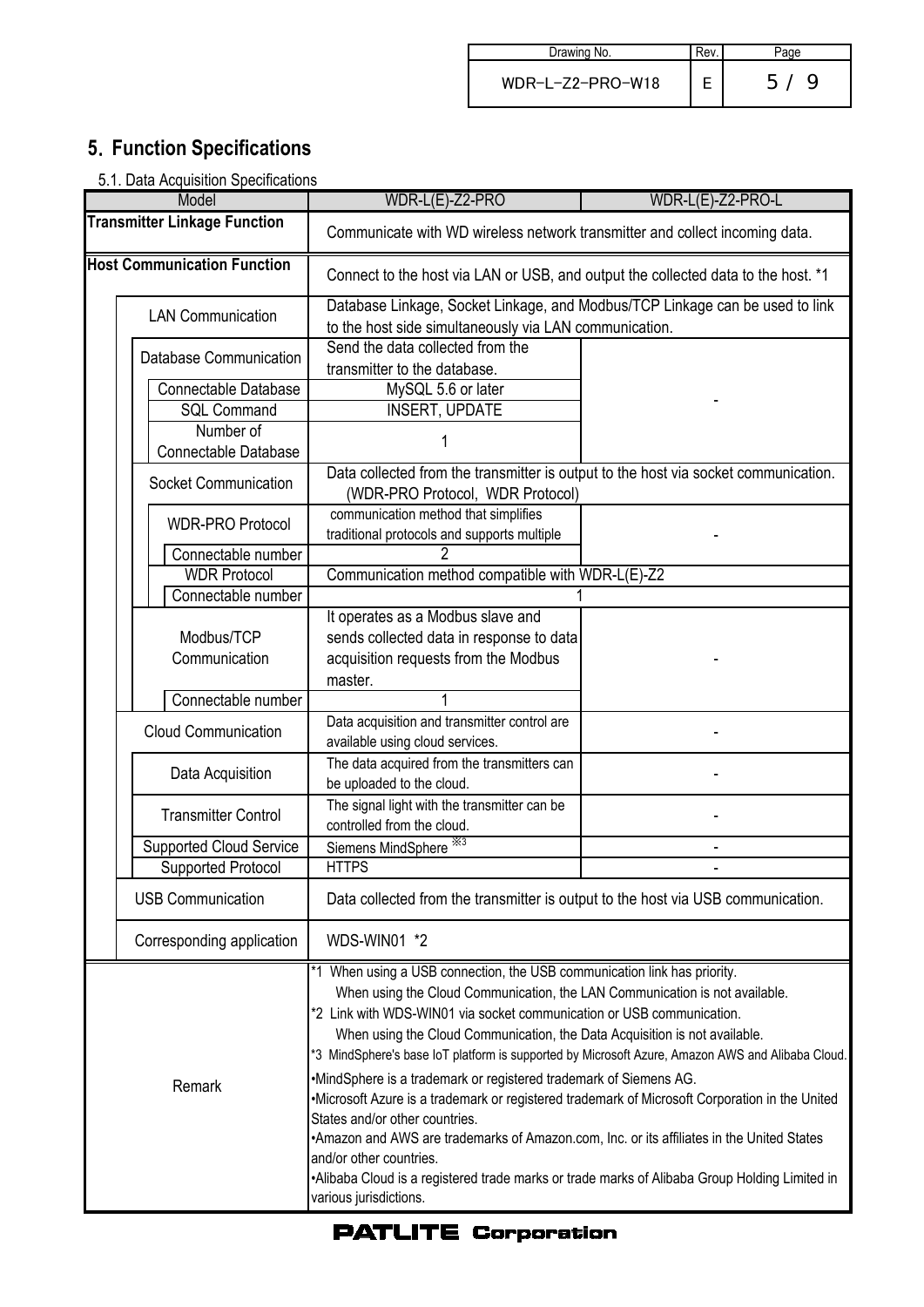| Drawing No.      | Rev. | age |
|------------------|------|-----|
| WDR-L-Z2-PRO-W18 |      | 6/9 |

| 5.2 Setting specifications<br>Model          |  | WDR-L(E)-Z2-PRO                                                                                                                                                                                                      | WDR-L(E)-Z2-PRO-L |  |
|----------------------------------------------|--|----------------------------------------------------------------------------------------------------------------------------------------------------------------------------------------------------------------------|-------------------|--|
| <b>Main Unit Setting Function</b>            |  | The main unit can be set by browser access *1.                                                                                                                                                                       |                   |  |
| <b>Unauthorized Access</b><br>Prevention     |  | The first time accessing the site, a username and password can be registered *2.                                                                                                                                     |                   |  |
| <b>Network Setting</b>                       |  | Network settings such as IP address are possible.<br>It is possible to select whether to set manually or obtain automatically by DHCP.                                                                               |                   |  |
| <b>User Authentication</b><br>Settings       |  | Username and password to login in to the setting screen can be set.                                                                                                                                                  |                   |  |
| <b>WD Wireless Setting</b>                   |  | Wireless settings for the main unit and<br>transmitter are possible.                                                                                                                                                 |                   |  |
| <b>Transmitter Operation</b><br>Setting      |  | Transmitter operation settings are<br>possible. *3                                                                                                                                                                   |                   |  |
|                                              |  | The database that sends the collected<br>data can be set.                                                                                                                                                            |                   |  |
| Host Linkage Setting                         |  | Modbus / TCP linkage can be set.                                                                                                                                                                                     |                   |  |
|                                              |  | The port number of the main unit can be set when using socket communication.                                                                                                                                         |                   |  |
| <b>Cloud Communication</b><br>Setting        |  | Cloud connectivity can be set up.                                                                                                                                                                                    |                   |  |
| <b>Clock Setting</b>                         |  | The time of the main unit can be set.                                                                                                                                                                                |                   |  |
| NTP correction                               |  | The time of the main unit is corrected by communicating with the NTP server.                                                                                                                                         |                   |  |
| Time Correction by PC                        |  | The time can be set using the time of the computer used for login.                                                                                                                                                   |                   |  |
| Firmware Update                              |  | The firmware of the main unit can be updated.                                                                                                                                                                        |                   |  |
| Update                                       |  | The firmware of the main unit can be updated using a browser.                                                                                                                                                        |                   |  |
| <b>Security Setting</b>                      |  | Browser communication method can be set to [HTTP] or [HTTPS]                                                                                                                                                         |                   |  |
| Initialize                                   |  | The settings of the main unit can be initialized by browser or switch operation.                                                                                                                                     |                   |  |
| Display Language of<br><b>Setting Screen</b> |  | Japanese, English, Simplified Chinese                                                                                                                                                                                |                   |  |
| Remark                                       |  | *1 Supported browser are Google Chrome, Microsoft Edge and Internet Explorer 11<br>*2 Setting up the unit is possible by registering a user name and password.<br>*3 Some functions of WDT-6LR-Z2-PRO cannot be set. |                   |  |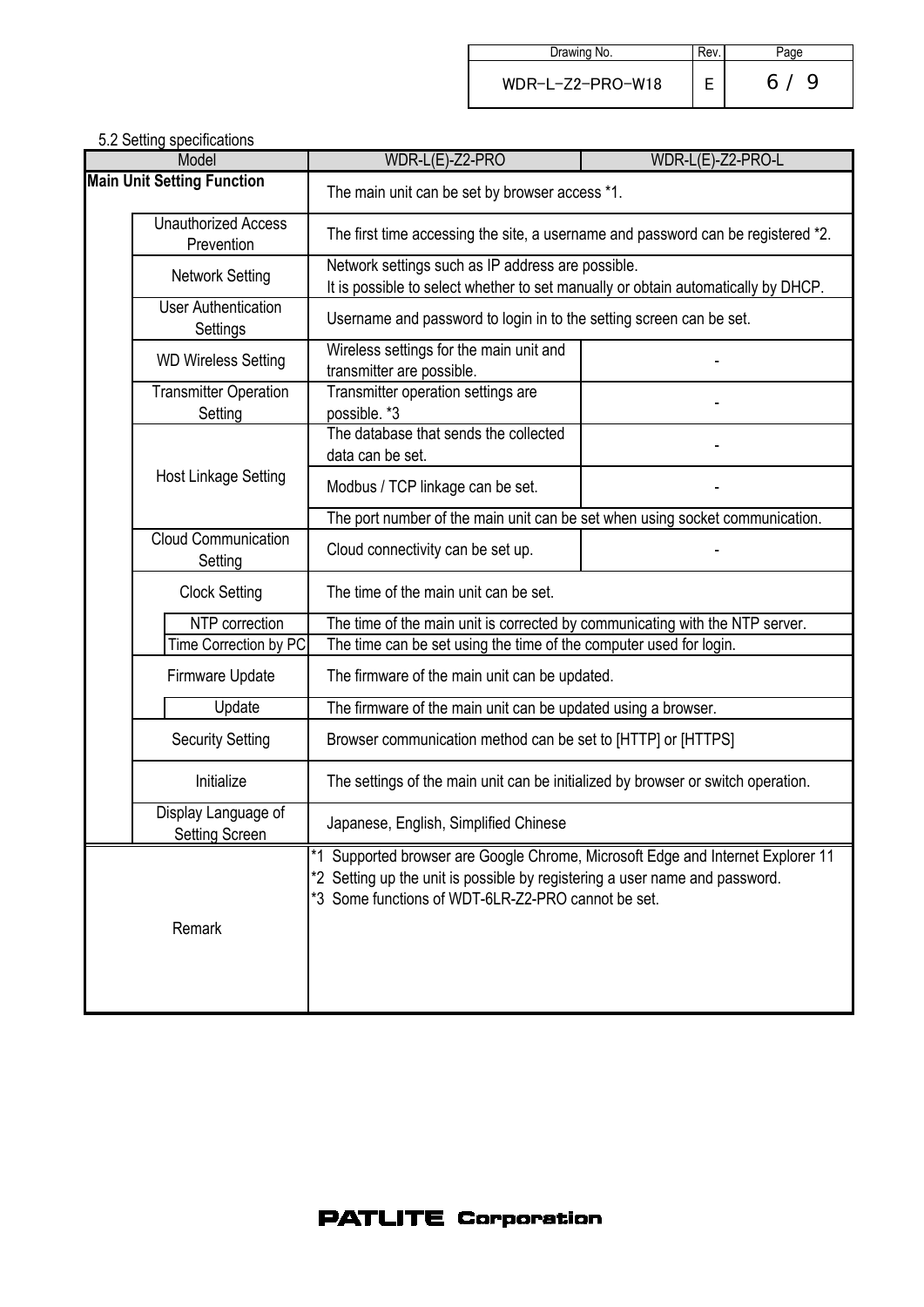| Drawing No.      | Rev | 'age     |
|------------------|-----|----------|
| WDR-L-Z2-PRO-W18 |     | $\alpha$ |

| o.o maintenance opeemeations<br>Model |                                         | WDR-L(E)-Z2-PRO                                                                                                                                                                                                                                                                                                               | WDR-L(E)-Z2-PRO-L                                                                                                                                                                                                                                                          |
|---------------------------------------|-----------------------------------------|-------------------------------------------------------------------------------------------------------------------------------------------------------------------------------------------------------------------------------------------------------------------------------------------------------------------------------|----------------------------------------------------------------------------------------------------------------------------------------------------------------------------------------------------------------------------------------------------------------------------|
|                                       |                                         | Diagnosis of the wireless environment of the WD network is possible.                                                                                                                                                                                                                                                          |                                                                                                                                                                                                                                                                            |
| System<br>Diagnosis                   | Setting<br>Confirmation                 | Displays a list of transmitter wireless<br>settings and operation settings in a<br>browser.                                                                                                                                                                                                                                   |                                                                                                                                                                                                                                                                            |
|                                       |                                         | settings and operation settings for the<br>main unit and transmitter can be<br>downloaded using a browser.                                                                                                                                                                                                                    |                                                                                                                                                                                                                                                                            |
|                                       | <b>Wireless</b><br>Quality<br>Diagnosis | diagnosed. *1                                                                                                                                                                                                                                                                                                                 |                                                                                                                                                                                                                                                                            |
|                                       |                                         | The communication quality with each transmitter can be continuously diagnosed.<br>Diagnostic interval : 10 minutes<br>Diagnosis period: 72 hours MAX                                                                                                                                                                          |                                                                                                                                                                                                                                                                            |
|                                       |                                         | Diagnosis results can be checked on the browser screen or downloaded to a file.                                                                                                                                                                                                                                               |                                                                                                                                                                                                                                                                            |
|                                       | Call                                    | The transmitter indicator can blink blue.                                                                                                                                                                                                                                                                                     |                                                                                                                                                                                                                                                                            |
| <b>Status Check Function</b>          |                                         | with the transmitter is displayed in the<br>browser.                                                                                                                                                                                                                                                                          |                                                                                                                                                                                                                                                                            |
|                                       |                                         | status of the signal light to which the<br>transmitter is attached, the buzzer<br>sounding / stopping status, and the                                                                                                                                                                                                         |                                                                                                                                                                                                                                                                            |
|                                       |                                         | 30 units MAX *2                                                                                                                                                                                                                                                                                                               |                                                                                                                                                                                                                                                                            |
|                                       |                                         | about 8 seconds                                                                                                                                                                                                                                                                                                               |                                                                                                                                                                                                                                                                            |
| <b>Status Display Function</b>        |                                         | The status of the main unit is displayed with the status lamp on the main unit.                                                                                                                                                                                                                                               |                                                                                                                                                                                                                                                                            |
|                                       | <b>POWER</b>                            | Lights when power is supplied to the main unit.                                                                                                                                                                                                                                                                               |                                                                                                                                                                                                                                                                            |
|                                       | <b>ERROR</b>                            | Lights or blinks when there is something wrong with the unit.                                                                                                                                                                                                                                                                 |                                                                                                                                                                                                                                                                            |
|                                       |                                         |                                                                                                                                                                                                                                                                                                                               |                                                                                                                                                                                                                                                                            |
|                                       |                                         | Lights intermittently during wireless communication.                                                                                                                                                                                                                                                                          |                                                                                                                                                                                                                                                                            |
| Remark                                |                                         | The diagnostic results obtained with this function are predictions and do not guarantee<br>the wireless communication quality with the transmitter.<br>*2<br>Only transmitters that are wirelessly connected to this product can be displayed, and<br>transmitters that are connected to other receivers cannot be displayed. |                                                                                                                                                                                                                                                                            |
|                                       |                                         | <b>Self-diagnosis Function</b><br>Transmitter<br>Displayable Information<br>Number of Display<br><b>Transmitters</b><br>Display Update Interval<br><b>Display State</b><br><b>STATUS</b><br><b>ACTIVE</b>                                                                                                                     | A file containing a list of wireless<br>The current wireless quality of each transmitter on the WD network can be<br>The current status of the signal light<br>Displays the lighting / flashing / off<br>wireless connection status.<br>Lights as various status displays. |

5.3 Maintenance Specifications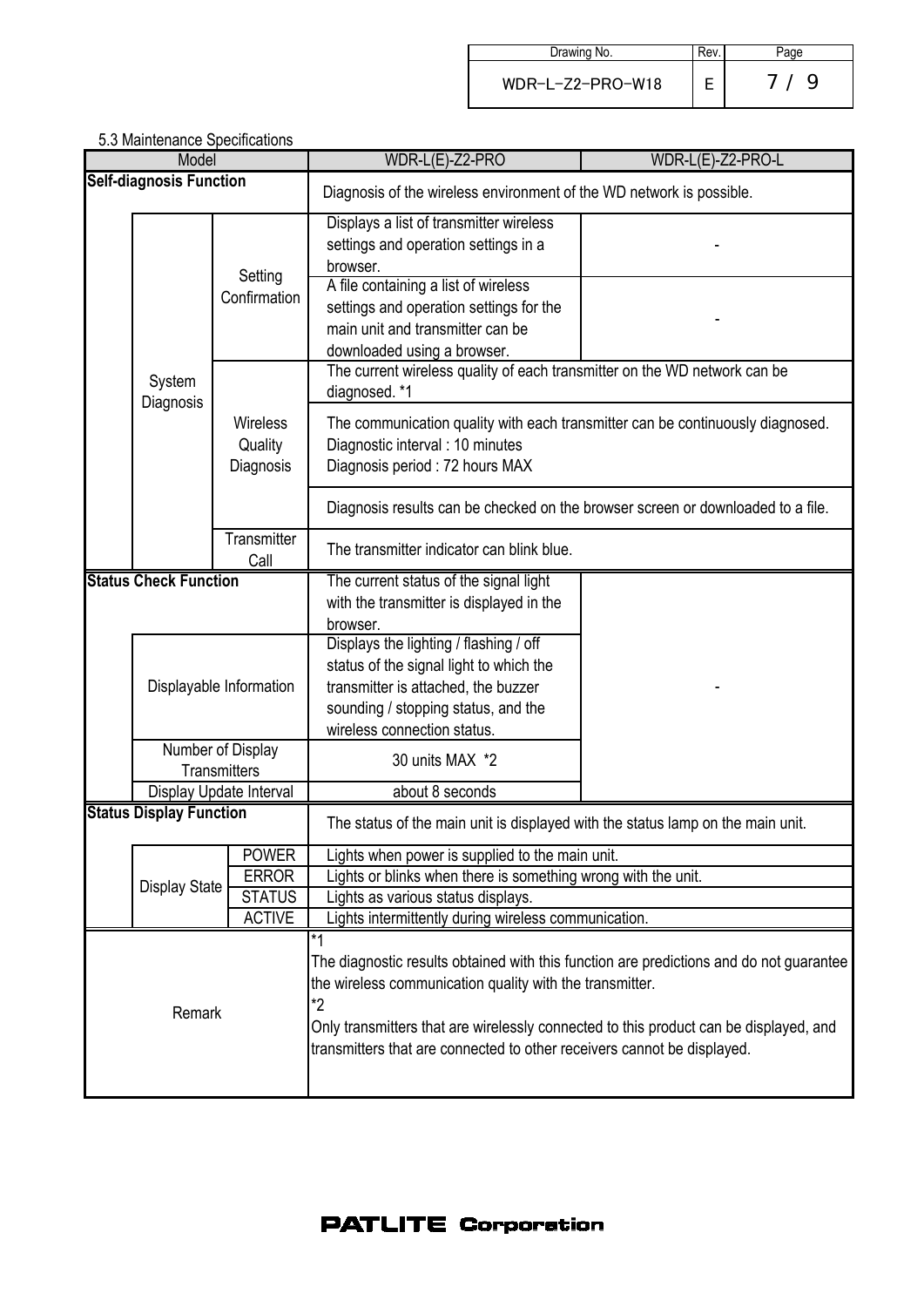#### [Handling Precaution]

#### ◆About handling this product

・This product (including software) is shipped only after undergoing strict quality controls and inspections. However, should you encounter any issues, please contact your PATLITE sales representative.

・This product (including software) is developed, designed and manufactured for general usage, such as office use, personal use, standard industry, and other related systems. Do not use, either directly or indirectly, in applications where a high level of safety is required, such as medical equipment or where human life is involved. We shall not be held liable for any damages or losses, nor be held responsible for any claims by a third party, as a result of using this product.

・The suitability of this product in the system, with other machines and equipment, shall be tested and confirmed by the customer. We assume no responsibility regarding this. Design safety into the system to cope with misoperation, misuse, going offline, and other unforeseen operation of this product.

・We bear no responsibility for damages, lost opportunities, lost profits, compensation for accidents, or other costs including but not limited to personnel, construction, transportation, and shipping costs, related to using this product. We bear no responsibility for defects in other products, regardless of the other product's connection to this product (such as a communication line), or for the cost of repairing damages, losses, defects, or recovering lost data related to using the other products, including but not limited to personnel, construction, transportation, and shipping costs.

・To improve the functionality in the software for this product, we will update the software at our own discretion. We bear no responsibility for the results of software updates, such as damages, lost opportunities, lost profits, compensation for accidents, or other costs including but not limited to personnel, construction, transportation, and shipping costs, related to using this product. We bear no responsibility for defects in other products, regardless of the other product's connection to this product (such as a communication line), or for the cost of repairing damages, losses, defects, or recovering lost data related to using other products, including but not limited to personnel, construction, transportation, and shipping costs.

・Note the following statements regarding the software for this product, which require prior written consent from PATLITE:

\*Do not duplicate the software for this product.

- \*Do not alter, combine, reverse-engineer, decompile, or disassemble the software for this product.
- \*Do not license, rent, or resell the software for this product to a third party.
- \*Do not store the software of this product on a network so it can be transmitted to a third party.
- \*Do not remove the copyright notice or other trademark and company rights attached to the software for this product.

#### ◆Things you should always do for your safety

・Do not disassemble or modify the product. Failure to do so may lead to product malfunction or cause fire or electrocution.

・Be sure to use the included AC adapter or the AC adapter specified by the company to supply power to this product. If you use other AC adapter or other power source, it may cause fire or malfunction.

・Do not allow the voltage to exceed the specified voltage tolerance.

・Do not touch the electric socket with wet hands. It may result in electric shock.

・Avoid spilling liquids (such as water or chemicals) into this product. Avoid dropping foreign metallic objects (such as copper wire) into this product. Failure to follow these instructions could result in electric shock or equipment damage.

- ・Do not drop or hit this product. Failure to follow these instructions could result in electric shock or equipment damage.
- ・By allowing dust to adhere to the power receptical, it can be the result of fire or failure from short-circuiting.

・Do not pull strongly the cable to be connected, including the AC adapter's power cable, or use damaged cable. It becomes a disconnection or a short circuit, and this product or connected equipment may be broken or it may cause ignition.

・Do not multi-outlet extension cord. Fire may occur.

・Do not apply too much force to switches and buttons on this product. Failure to follow this instruction could result in equipment damage.

#### ◆Installation

・Turn off the power when wiring, inspecting, or repairing this product. Failure to follow this instruction could result in equipment damage.

・Do not install in locations near fire, or environments with high temperature and humidity. Do not install this product where corrosive or flammable gas is present.

- ・Do not install on an unstable surface. Failure to follow these instructions could result in injury or equipment damage.
- This product is rated for indoor use only. Please install and use this product indoors only.
- ・Avoid the following locations for installation of this product.
- \*Places exposed to direct sunlight.
- \*Places near fire or environments with high temperatures and humidity.
- \*Environments where temperature changes are severe, and where there is condensation.
- \*Environments with poor breathability and ventilation.
- \*Places where external vibrations are directly transmitted to this product.
- \*Environments where corrosive gas is present.
- \*Locations exposed to salty sea air.
- \*Locations near strong magnetic fields.
- \*Environments where there is dust, iron powder, and so on.
- \*Environments where chemicals and oil mist are present.

#### ◆About maintenance

・Do not clean this product with volatile chemicals such as benzine or thinners, or with chemical wiping cloths as it could damage the product.

・Please clean this product with a soft, dry cloth.

If the dry cloth is unable to clean off any dirt and grime, wipe the product firmly with a slightly water-moistened cloth.